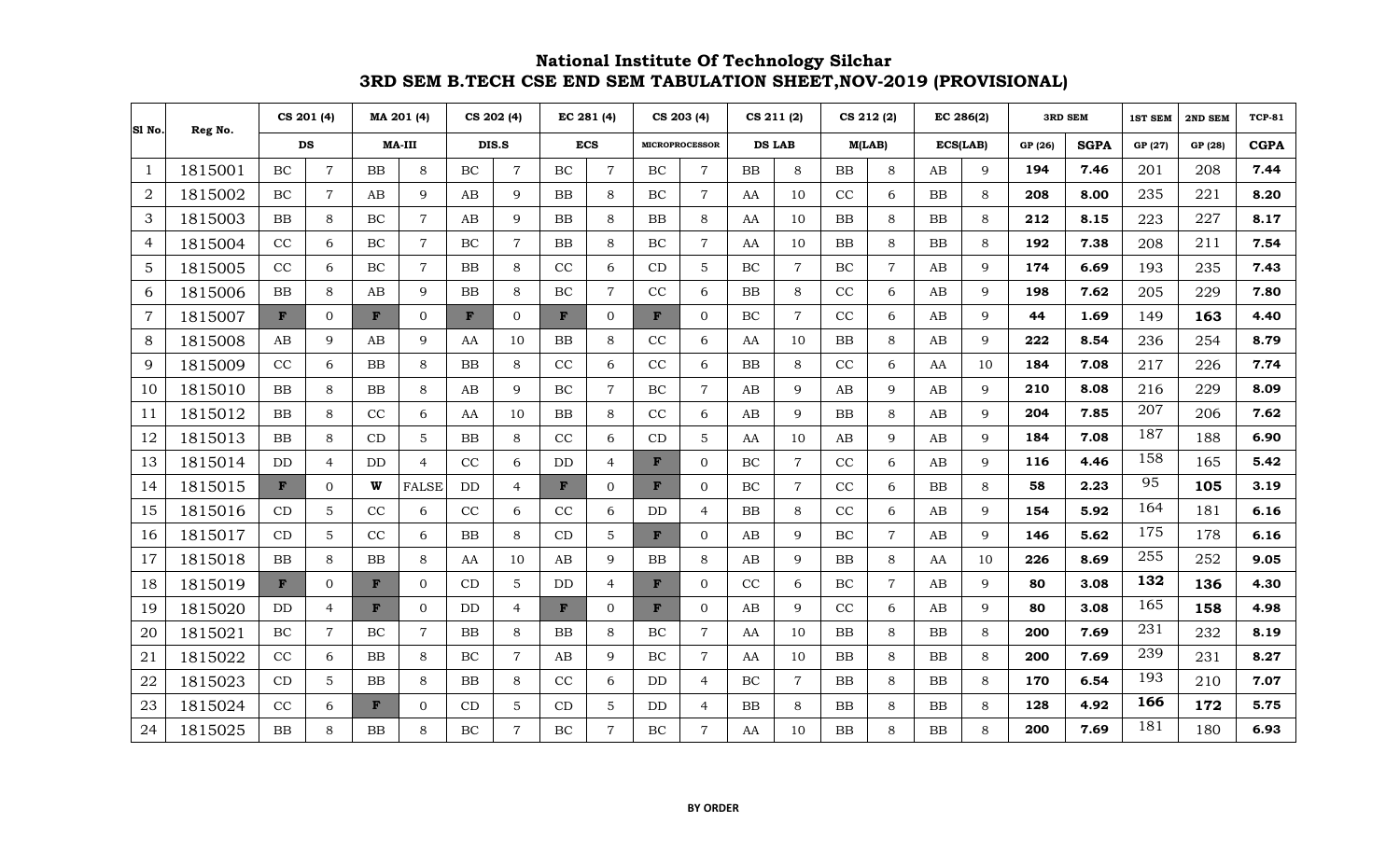|    | SI No.<br>Reg No. | CS 201 (4) |                |              | MA 201 (4)     |           | CS 202 (4)     | EC 281 (4) |                | CS 203 (4)   |                       |           | CS 211 (2)     | CS 212 (2) |                | EC 286(2)  |                |         | <b>3RD SEM</b> | 1ST SEM | 2ND SEM | <b>TCP-81</b> |
|----|-------------------|------------|----------------|--------------|----------------|-----------|----------------|------------|----------------|--------------|-----------------------|-----------|----------------|------------|----------------|------------|----------------|---------|----------------|---------|---------|---------------|
|    |                   | DS         |                |              | <b>MA-III</b>  |           | DIS.S          | <b>ECS</b> |                |              | <b>MICROPROCESSOR</b> |           | <b>DS LAB</b>  | M(LAB)     |                | ECS(LAB)   |                | GP (26) | <b>SGPA</b>    | GP (27) | GP (28) | <b>CGPA</b>   |
| 25 | 1815026           | BB         | $\,8\,$        | AB           | $\mathbf{Q}$   | AA        | 10             | AB         | $\mathbf{Q}$   | <b>BB</b>    | 8                     | AA        | 10             | AB         | $\mathbf Q$    | ${\bf BB}$ | 8              | 230     | 8.85           | 250     | 252     | 9.04          |
| 26 | 1815027           | <b>BB</b>  | 8              | AB           | 9              | AB        | 9              | <b>BB</b>  | 8              | <b>BB</b>    | 8                     | AA        | 10             | AB         | $\mathbf Q$    | AB         | 9              | 224     | 8.62           | 228     | 236     | 8.49          |
| 27 | 1815028           | CC         | 6              | BC           | $\overline{7}$ | BC        | $\overline{7}$ | <b>BB</b>  | 8              | CC           | 6                     | AB        | $\mathbf Q$    | <b>BB</b>  | 8              | AB         | $\mathbf Q$    | 188     | 7.23           | 201     | 209     | 7.38          |
| 28 | 1815029           | $\rm BC$   | $\overline{7}$ | AB           | $\mathbf{Q}$   | AB        | 9              | BC         | $\overline{7}$ | BC           | $\overline{7}$        | <b>BB</b> | 8              | AB         | 9              | AA         | 10             | 210     | 8.08           | 226     | 239     | 8.33          |
| 29 | 1815030           | $\rm BC$   | $\overline{7}$ | DD           | $\overline{4}$ | BC        | $\overline{7}$ | BC         | $\overline{7}$ | BC           | $\overline{7}$        | <b>BB</b> | 8              | CD         | 5              | <b>BB</b>  | 8              | 170     | 6.54           | 185     | 181     | 6.62          |
| 30 | 1815031           | <b>BB</b>  | 8              | CC           | 6              | <b>BB</b> | 8              | BC         | $\overline{7}$ | BC           | $\overline{7}$        | AB        | 9              | <b>BB</b>  | 8              | <b>BB</b>  | 8              | 194     | 7.46           | 226     | 219     | 7.89          |
| 31 | 1815032           | <b>BB</b>  | 8              | AB           | 9              | AB        | 9              | BB         | 8              | BC           | $\overline{7}$        | AB        | 9              | BC         | $\overline{7}$ | <b>BB</b>  | 8              | 212     | 8.15           | 228     | 224     | 8.20          |
| 32 | 1815033           | CC         | 6              | BC           | $\overline{7}$ | <b>BB</b> | 8              | CC         | 6              | DD           | $\overline{4}$        | BC        | $\overline{7}$ | CC         | 6              | AB         | 9              | 168     | 6.46           | 197     | 219     | 7.21          |
| 33 | 1815034           | AB         | 9              | AB           | $\mathbf{Q}$   | AA        | 10             | AA         | 10             | <b>BB</b>    | 8                     | AB        | 9              | <b>BB</b>  | 8              | AB         | 9              | 236     | 9.08           | 251     | 264     | 9.27          |
| 34 | 1815035           | CC         | 6              | CC           | 6              | BC        | $\overline{7}$ | CC         | 6              | CD           | 5                     | BC        | $\overline{7}$ | BC         | $\overline{7}$ | AB         | 9              | 166     | 6.38           | 203     | 205     | 7.09          |
| 35 | 1815036           | DD         | $\overline{4}$ | DD           | $\overline{4}$ | DD        | $\overline{4}$ | DD         | 4              | F            | $\overline{0}$        | DD        | $\overline{4}$ | CC         | 6              | AB         | 9              | 102     | 3.92           | 119     | 144     | 4.51          |
| 36 | 1815037           | AB         | 9              | <b>BB</b>    | 8              | AB        | 9              | <b>BB</b>  | 8              | CC           | 6                     | AB        | 9              | BC         | $\overline{7}$ | AA         | 10             | 212     | 8.15           | 235     | 232     | 8.38          |
| 37 | 1815038           | CC         | 6              | CC           | 6              | BC        | $\overline{7}$ | CD         | 5              | DD           | $\overline{4}$        | BC        | $\overline{7}$ | CC         | 6              | AB         | 9              | 156     | 6.00           | 160     | 168     | 5.98          |
| 38 | 1815039           | CD         | 5              | W            | <b>FALSE</b>   | DD        | $\overline{4}$ | DD         | 4              | DD           | 4                     | AB        | 9              | BB         | 8              | AB         | 9              | 120     | 4.62           | 193     | 157     | 5.80          |
| 39 | 1815040           | <b>BB</b>  | 8              | BB           | 8              | AB        | 9              | BB         | 8              | CC           | 6                     | AA        | 10             | <b>BB</b>  | 8              | AA         | 10             | 212     | 8.15           | 229     | 236     | 8.36          |
| 40 | 1815041           | CD         | 5              | BC           | $\overline{7}$ | BB        | 8              | CC         | 6              | CD           | 5                     | BC        | $\overline{7}$ | AB         | 9              | AA         | 10             | 176     | 6.77           | 191     | 214     | 7.17          |
| 41 | 1815042           | CC         | 6              | CC           | 6              | <b>BB</b> | 8              | CC         | 6              | DD           | 4                     | AB        | 9              | CC         | 6              | AB         | 9              | 168     | 6.46           | 193     | 181     | 6.69          |
| 42 | 1815043           | $\rm BB$   | 8              | BB           | 8              | AA        | 10             | BB         | 8              | BC           | $\overline{7}$        | AA        | 10             | ${\bf BB}$ | 8              | AB         | 9              | 218     | 8.38           | 239     | 233     | 8.52          |
| 43 | 1815044           | $\rm BC$   | $\overline{7}$ | CD           | 5              | BC        | $\overline{7}$ | CC         | 6              | DD           | 4                     | AA        | 10             | $\rm BC$   | $\overline{7}$ | AA         | 10             | 170     | 6.54           | 208     | 206     | 7.21          |
| 44 | 1815045           | AA         | 10             | AA           | 10             | AA        | 10             | AB         | 9              | BC           | $\overline{7}$        | AA        | 10             | ${\bf BB}$ | 8              | AB         | $\mathbf{Q}$   | 238     | 9.15           | 230     | 243     | 8.78          |
| 45 | 1815046           | DD         | $\overline{4}$ | $\mathbf{F}$ | $\overline{0}$ | F         | $\overline{0}$ | DD         | 4              | F            | $\overline{0}$        | CD        | 5              | CD         | 5              | $\rm BC$   | $\overline{7}$ | 66      | 2.54           | 108     | 119     | 3.62          |
| 46 | 1815047           | $\rm BC$   | $\overline{7}$ | BB           | 8              | AB        | 9              | BC         | $\overline{7}$ | CD           | 5                     | BB        | 8              | ${\bf BB}$ | 8              | AB         | $\mathbf Q$    | 194     | 7.46           | 210     | 207     | 7.54          |
| 47 | 1815048           | CD         | $\mathbf 5$    | DD           | $\overline{4}$ | CD        | 5              | CC         | 6              | $\mathbf{F}$ | $\Omega$              | CD        | $\overline{5}$ | $\rm BC$   | $\overline{7}$ | AB         | $\mathbf Q$    | 122     | 4.69           | 161     | 167     | 5.56          |
| 48 | 1815049           | ${\rm BB}$ | 8              | ${\rm BB}$   | 8              | AB        | 9              | $\rm BC$   | $\overline{7}$ | BC           | $\overline{7}$        | AB        | 9              | ${\bf BB}$ | 8              | AB         | 9              | 208     | 8.00           | 216     | 221     | 7.96          |
| 49 | 1815050           | CD         | 5              | F            | $\Omega$       | CC        | 6              | DD         | 4              | DD           | $\overline{4}$        | AA        | 10             | BC         | $\overline{7}$ | AB         | 9              | 128     | 4.92           | 169     | 154     | 5.57          |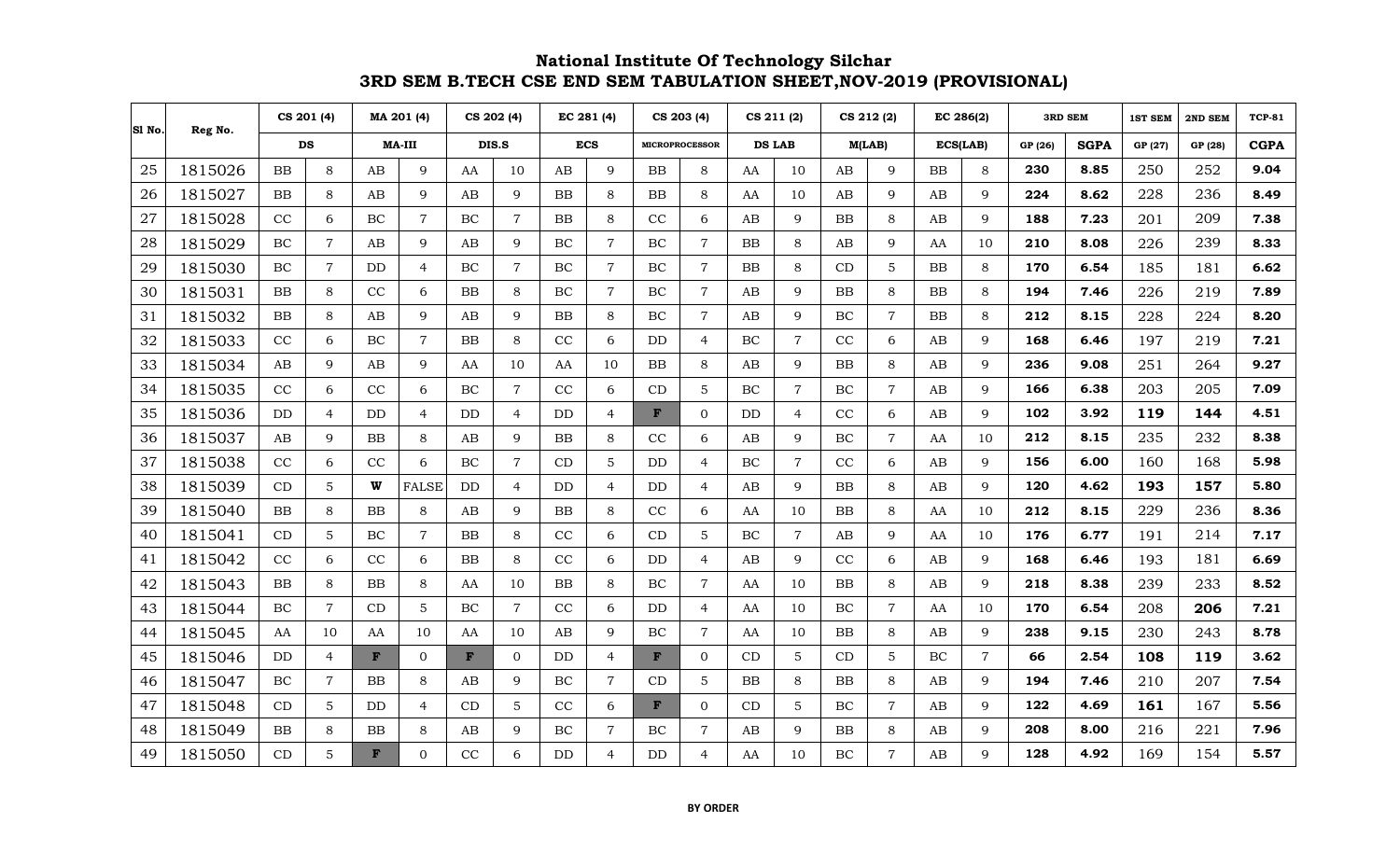|    | SI No.<br>Reg No. | CS 201 (4) |                |           | MA 201 (4)     |           | CS 202 (4)     | EC 281 (4)   |                | CS 203 (4)   |                       |              | CS 211 (2)     |              | CS 212 (2)     |            | EC 286(2)      |         | <b>3RD SEM</b> | <b>1ST SEM</b> | 2ND SEM | <b>TCP-81</b> |
|----|-------------------|------------|----------------|-----------|----------------|-----------|----------------|--------------|----------------|--------------|-----------------------|--------------|----------------|--------------|----------------|------------|----------------|---------|----------------|----------------|---------|---------------|
|    |                   | DS         |                |           | <b>MA-III</b>  |           | DIS.S          | <b>ECS</b>   |                |              | <b>MICROPROCESSOR</b> |              | <b>DS LAB</b>  |              | M(LAB)         |            | ECS(LAB)       | GP (26) | <b>SGPA</b>    | GP (27)        | GP (28) | <b>CGPA</b>   |
| 50 | 1815051           | BC         | $\overline{7}$ | BC        | $\overline{7}$ | AA        | 10             | AB           | 9              | CC           | 6                     | AA           | 10             | AB           | 9              | AA         | 10             | 214     | 8.23           | 227            | 240     | 8.41          |
| 51 | 1815052           | BC         | $\overline{7}$ | <b>BB</b> | 8              | AA        | 10             | <b>BB</b>    | 8              | BC           | $\overline{7}$        | AB           | 9              | <b>BB</b>    | 8              | AA         | 10             | 214     | 8.23           | 232            | 233     | 8.38          |
| 52 | 1815053           | BC         | $\overline{7}$ | CD        | 5              | <b>BB</b> | 8              | BC           | $\overline{7}$ | CD           | $\overline{5}$        | <b>BB</b>    | 8              | BC           | $\overline{7}$ | AB         | $\mathbf{Q}$   | 176     | 6.77           | 193            | 187     | 6.86          |
| 53 | 1815054           | DD         | $\overline{4}$ | W         | <b>FALSE</b>   | DD        | $\overline{4}$ | $\mathbf{F}$ | $\overline{0}$ | $\mathbf{F}$ | $\mathbf{0}$          | $\mathbf{F}$ | $\mathbf{0}$   | $\mathbf{F}$ | $\overline{0}$ | CD         | $\overline{5}$ | 42      | 1.62           | 88             | 141     | 3.35          |
| 54 | 1815055           | BC         | $\overline{7}$ | <b>BB</b> | 8              | AB        | 9              | CC           | 6              | CC           | 6                     | AB           | 9              | CC           | 6              | AB         | 9              | 192     | 7.38           | 217            | 217     | 7.73          |
| 55 | 1815056           | <b>BB</b>  | 8              | AB        | 9              | AB        | 9              | CC           | 6              | CC           | 6                     | BC           | $\overline{7}$ | BC           | $\overline{7}$ | AB         | $\mathbf Q$    | 198     | 7.62           | 214            | 221     | 7.81          |
| 56 | 1815057           | <b>BB</b>  | 8              | <b>BB</b> | 8              | <b>BB</b> | 8              | <b>BB</b>    | 8              | CC           | 6                     | AA           | 10             | AB           | 9              | AB         | 9              | 208     | 8.00           | 220            | 239     | 8.23          |
| 57 | 1815058           | CD         | 5              | CD        | 5              | CC        | 6              | DD           | $\overline{4}$ | <b>DD</b>    | $\overline{4}$        | BC           | $\overline{7}$ | CC           | 6              | AB         | $\mathbf Q$    | 140     | 5.38           | 193            | 186     | 6.41          |
| 58 | 1815059           | <b>BB</b>  | 8              | <b>BC</b> | $\overline{7}$ | <b>BB</b> | 8              | BC           | $\overline{7}$ | BC           | $\overline{7}$        | AB           | 9              | BC           | $\overline{7}$ | <b>BB</b>  | 8              | 196     | 7.54           | 220            | 207     | 7.69          |
| 59 | 1815060           | CC         | 6              | CC        | 6              | BB        | 8              | BC           | $\overline{7}$ | CD           | 5                     | BB           | 8              | BC           | $\overline{7}$ | AA         | 10             | 178     | 6.85           | 211            | 208     | 7.37          |
| 60 | 1815061           | BB         | 8              | AB        | 9              | AA        | 10             | AB           | 9              | BB           | 8                     | AA           | 10             | BC           | $\overline{7}$ | AB         | 9              | 228     | 8.77           | 223            | 238     | 8.51          |
| 61 | 1815062           | CD         | 5              | CD        | 5              | BC        | $\overline{7}$ | CD           | 5              | DD           | 4                     | DD           | 4              | CC           | 6              | <b>BC</b>  | $\overline{7}$ | 138     | 5.31           | 181            | 167     | 6.00          |
| 62 | 1815063           | <b>BB</b>  | 8              | CC        | 6              | <b>BB</b> | 8              | BC           | $\overline{7}$ | CD           | 5                     | AB           | $\mathbf Q$    | CC           | 6              | AB         | $\mathbf Q$    | 184     | 7.08           | 173            | 197     | 6.84          |
| 63 | 1815064           | BC         | $\overline{7}$ | CC        | 6              | BC        | $\overline{7}$ | BC           | $\overline{7}$ | CC           | 6                     | <b>BB</b>    | 8              | <b>BB</b>    | 8              | AB         | 9              | 182     | 7.00           | 192            | 176     | 6.79          |
| 64 | 1815065           | BB         | 8              | CC        | 6              | AB        | $\mathbf{Q}$   | <b>BB</b>    | 8              | CC           | 6                     | AA           | 10             | BB           | 8              | <b>BB</b>  | 8              | 200     | 7.69           | 214            | 202     | 7.60          |
| 65 | 1815066           | AA         | 10             | AB        | 9              | AA        | 10             | <b>BB</b>    | 8              | BB           | 8                     | AA           | 10             | BB           | 8              | AB         | 9              | 234     | 9.00           | 246            | 250     | 9.01          |
| 66 | 1815067           | BC         | $\overline{7}$ | <b>BB</b> | 8              | <b>BB</b> | 8              | <b>BB</b>    | 8              | CC           | 6                     | AB           | 9              | <b>BB</b>    | 8              | AB         | 9              | 200     | 7.69           | 191            | 201     | 7.31          |
| 67 | 1815069           | BC         | $\overline{7}$ | BC        | $\overline{7}$ | <b>BB</b> | 8              | <b>BB</b>    | 8              | CC           | 6                     | <b>BB</b>    | 8              | BC           | $\overline{7}$ | AA         | 10             | 194     | 7.46           | 201            | 198     | 7.32          |
| 68 | 1815070           | <b>BB</b>  | 8              | CC        | 6              | AB        | 9              | BC           | $\overline{7}$ | CC           | 6                     | AA           | 10             | <b>BB</b>    | 8              | AB         | 9              | 198     | 7.62           | 196            | 192     | 7.23          |
| 69 | 1815071           | CC         | 6              | BC        | $\overline{7}$ | BC        | $\overline{7}$ | BC           | $\overline{7}$ | CD           | 5                     | BC           | $\overline{7}$ | BC           | $\overline{7}$ | <b>BB</b>  | 8              | 172     | 6.62           | 202            | 211     | 7.22          |
| 70 | 1815072           | CD         | 5              | CD        | $\overline{5}$ | BC        | $\overline{7}$ | CC           | 6              | DD           | $\overline{4}$        | DD           | $\overline{4}$ | CC           | 6              | AB         | 9              | 146     | 5.62           | 166            | 168     | 5.93          |
| 71 | 1815073           | DD         | $\overline{4}$ | CC        | 6              | BC        | $\overline{7}$ | CC           | 6              | DD           | $\overline{4}$        | BC           | $\overline{7}$ | CC           | 6              | AB         | 9              | 152     | 5.85           | 159            | 175     | 6.00          |
| 72 | 1815074           | BC         | $\overline{7}$ | BB        | 8              | AB        | $\mathbf Q$    | BB           | 8              | DD           | 4                     | BB           | 8              | CC           | 6              | ${\bf BB}$ | 8              | 188     | 7.23           | 222            | 214     | 7.70          |
| 73 | 1815075           | <b>BB</b>  | 8              | <b>BC</b> | 7              | AA        | 10             | <b>BB</b>    | 8              | BC           | $\overline{7}$        | AA           | 10             | ${\bf BB}$   | 8              | AB         | Q.             | 214     | 8.23           | 219            | 209     | 7.93          |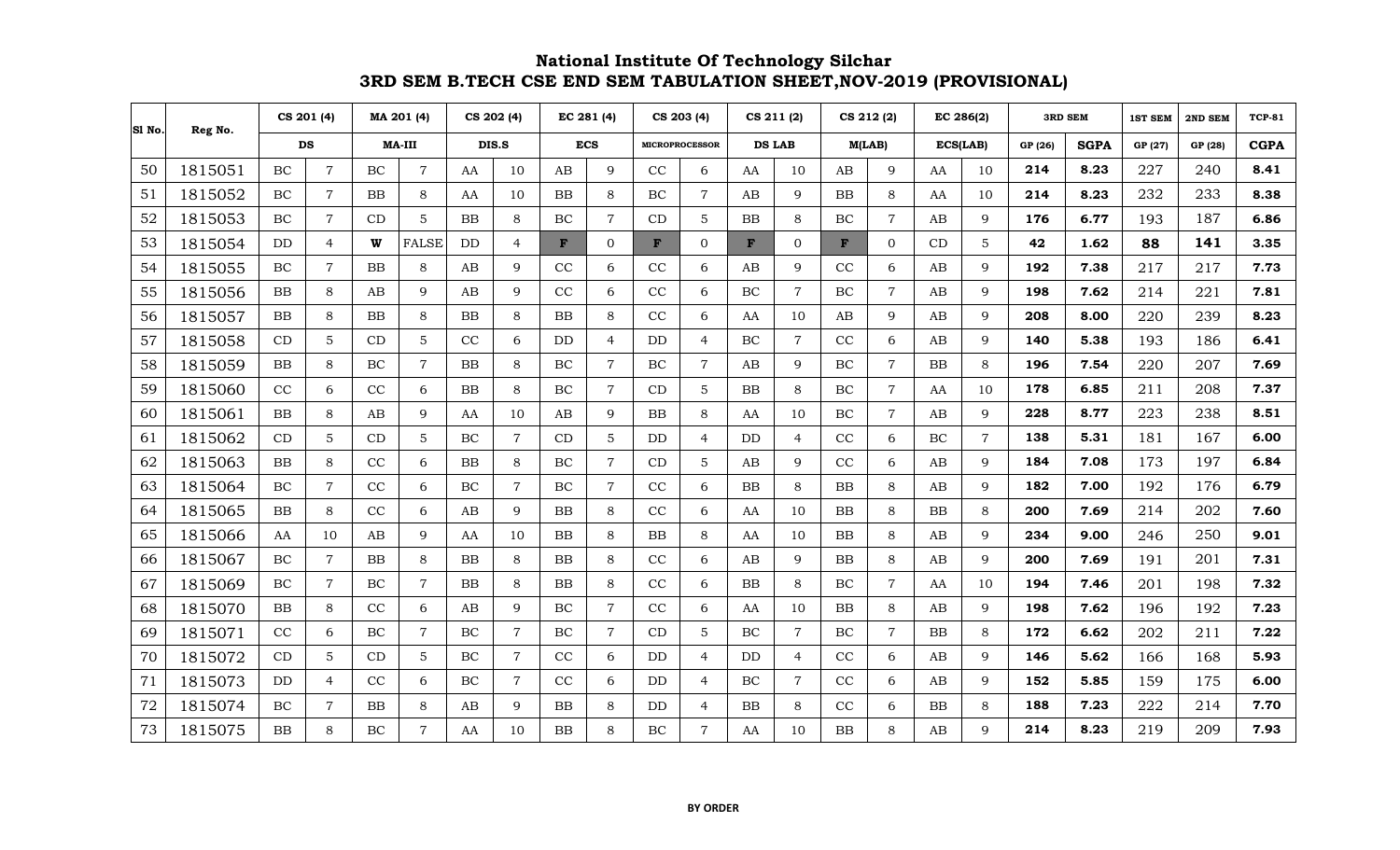|    | S1 No.<br>Reg No. | CS 201 (4) |                |           | MA 201 (4)     |           | CS 202 (4)     | EC 281 (4) |                |              | CS 203 (4)            |           | CS 211 (2)    |           | CS 212 (2)     |           | EC 286(2)      |         | <b>3RD SEM</b> | <b>1ST SEM</b> | 2ND SEM | <b>TCP-81</b> |
|----|-------------------|------------|----------------|-----------|----------------|-----------|----------------|------------|----------------|--------------|-----------------------|-----------|---------------|-----------|----------------|-----------|----------------|---------|----------------|----------------|---------|---------------|
|    |                   | DS         |                |           | <b>MA-III</b>  |           | DIS.S          | <b>ECS</b> |                |              | <b>MICROPROCESSOR</b> |           | <b>DS LAB</b> |           | M(LAB)         | ECS(LAB)  |                | GP (26) | <b>SGPA</b>    | GP (27)        | GP (28) | <b>CGPA</b>   |
| 74 | 1815076           | BC         | $\overline{7}$ | BC        | $\overline{7}$ | <b>BB</b> | 8              | BC         | $\overline{7}$ | CD           | 5                     | <b>BB</b> | 8             | BC        | $\overline{7}$ | AB        | 9              | 184     | 7.08           | 220            | 217     | 7.67          |
| 75 | 1815077           | AB         | 9              | AB        | 9              | AA        | 10             | AB         | 9              | <b>BB</b>    | 8                     | AB        | 9             | AB        | 9              | AB        | 9              | 234     | 9.00           | 243            | 247     | 8.94          |
| 76 | 1815078           | CD         | $5\phantom{.}$ | CC        | 6              | BC        | $\overline{7}$ | <b>BB</b>  | 8              | CD           | 5                     | <b>BB</b> | 8             | BC        | $\overline{7}$ | <b>BB</b> | 8              | 170     | 6.54           | 201            | 199     | 7.04          |
| 77 | 1815079           | BC         | $\overline{7}$ | <b>BB</b> | 8              | <b>BB</b> | 8              | <b>BB</b>  | 8              | CD           | 5                     | AB        | $\mathbf Q$   | <b>BB</b> | 8              | AA        | 10             | 198     | 7.62           | 208            | 217     | 7.69          |
| 78 | 1815080           | BC         | $\overline{7}$ | <b>BB</b> | 8              | <b>BB</b> | 8              | <b>BB</b>  | 8              | CC           | 6                     | AB        | 9             | BB        | 8              | AB        | 9              | 200     | 7.69           | 193            | 208     | 7.42          |
| 79 | 1815081           | DD         | 4              | F         | $\Omega$       | DD        | $\overline{4}$ | CC         | 6              | <b>DD</b>    | $\overline{4}$        | <b>BB</b> | 8             | CC        | 6              | <b>BB</b> | 8              | 116     | 4.46           | 155            | 152     | 5.22          |
| 80 | 1815082           | $\rm CC$   | 6              | <b>BB</b> | 8              | AB        | 9              | BC         | $\overline{7}$ | CC           | 6                     | AA        | 10            | <b>BB</b> | 8              | <b>BB</b> | 8              | 196     | 7.54           | 229            | 226     | 8.04          |
| 81 | 1815083           | CC         | 6              | <b>DD</b> | $\overline{4}$ | BC        | $\overline{7}$ | CC         | 6              | $\mathbf{F}$ | $\overline{0}$        | <b>BB</b> | 8             | CC        | 6              | AB        | 9              | 138     | 5.31           | 163            | 174     | 5.86          |
| 82 | 1815084           | CC         | 6              | F         | $\overline{0}$ | CD        | 5              | CC         | 6              | CD           | 5                     | BB        | 8             | BC        | $\overline{7}$ | $\rm BC$  | $\overline{7}$ | 132     | 5.08           | 167            | 146     | 5.49          |
| 83 | 1815085           | AB         | 9              | AB        | 9              | AA        | 10             | BB         | 8              | <b>BB</b>    | 8                     | AA        | 10            | BC        | $\overline{7}$ | AB        | 9              | 228     | 8.77           | 236            | 235     | 8.63          |
| 84 | 1815086           | AB         | 9              | BC        | $\overline{7}$ | AB        | 9              | BC         | $\overline{7}$ | CC           | 6                     | AA        | 10            | BC        | $\overline{7}$ | AB        | 9              | 204     | 7.85           | 194            | 198     | 7.36          |
| 85 | 1815087           | CC         | 6              | BC        | $\overline{7}$ | <b>BB</b> | 8              | BC         | $\overline{7}$ | CC           | 6                     | AB        | 9             | BB        | 8              | AB        | 9              | 188     | 7.23           | 208            | 222     | 7.63          |
| 86 | 1815088           | CC         | 6              | <b>BC</b> | $\overline{7}$ | AB        | 9              | CC         | 6              | CC           | 6                     | AB        | 9             | <b>BB</b> | 8              | <b>BB</b> | 8              | 186     | 7.15           | 188            | 198     | 7.06          |
| 87 | 1815089           | CD         | 5              | CD        | 5              | BC        | $\overline{7}$ | CC         | 6              | CD           | 5                     | AB        | 9             | BC        | $\overline{7}$ | AB        | 9              | 162     | 6.23           | 210            | 198     | 7.04          |
| 88 | 1815090           | BC         | $\overline{7}$ | BC        | $\overline{7}$ | AB        | 9              | BC         | $\overline{7}$ | CC           | 6                     | AB        | 9             | BC        | $\overline{7}$ | AB        | $\mathbf Q$    | 194     | 7.46           | 187            | 189     | 7.04          |
| 89 | 1815091           | CD         | 5              | W         | <b>FALSE</b>   | CC        | 6              | CC         | 6              | F            | $\Omega$              | AB        | 9             | CD        | $\overline{5}$ | BC        | $\overline{7}$ | 110     | 4.23           | 139            | 92      | 4.21          |
| 90 | 1815092           | BB         | 8              | BC        | $\overline{7}$ | AB        | $\mathbf Q$    | BC         | $\overline{7}$ | CC           | 6                     | AA        | 10            | CC        | 6              | AB        | $\mathbf{Q}$   | 198     | 7.62           | 203            | 197     | 7.38          |
| 91 | 1815093           | BC         | $\overline{7}$ | <b>BB</b> | 8              | AB        | 9              | BB         | 8              | CC           | 6                     | BB        | 8             | CC        | 6              | AB        | 9              | 198     | 7.62           | 199            | 190     | 7.25          |
| 92 | 1815094           | CC         | 6              | CC        | 6              | BB        | 8              | BB         | 8              | CD           | 5                     | AB        | 9             | <b>BB</b> | 8              | <b>BB</b> | 8              | 182     | 7.00           | 208            | 199     | 7.27          |
| 93 | 1815095           | BB         | 8              | <b>BB</b> | 8              | <b>BB</b> | 8              | <b>BB</b>  | 8              | BC           | $\overline{7}$        | AB        | $\mathbf Q$   | AB        | $\mathbf Q$    | AB        | 9              | 210     | 8.08           | 212            | 196     | 7.63          |
| 94 | 1815096           | CC         | 6              | CC        | 6              | AB        | 9              | BB         | 8              | CD           | 5                     | AA        | 10            | BB        | 8              | AB        | 9              | 190     | 7.31           | 220            | 196     | 7.48          |
| 95 | 1815097           | BC         | $\overline{7}$ | AB        | 9              | <b>BB</b> | 8              | BB         | 8              | CC           | 6                     | AA        | 10            | AB        | 9              | AB        | 9              | 208     | 8.00           | 211            | 237     | 8.10          |
| 96 | 1815098           | <b>BB</b>  | 8              | <b>BB</b> | 8              | AA        | 10             | <b>BB</b>  | 8              | BC           | $\overline{7}$        | AA        | 10            | AB        | 9              | AB        | 9              | 220     | 8.46           | 217            | 222     | 8.14          |
| 97 | 1815100           | CD         | 5              | CD        | 5              | <b>BB</b> | 8              | BC         | $\overline{7}$ | DD           | 4                     | AB        | $\mathbf Q$   | $\rm BC$  | $\overline{7}$ | AB        | $\mathbf Q$    | 166     | 6.38           | 195            | 184     | 6.73          |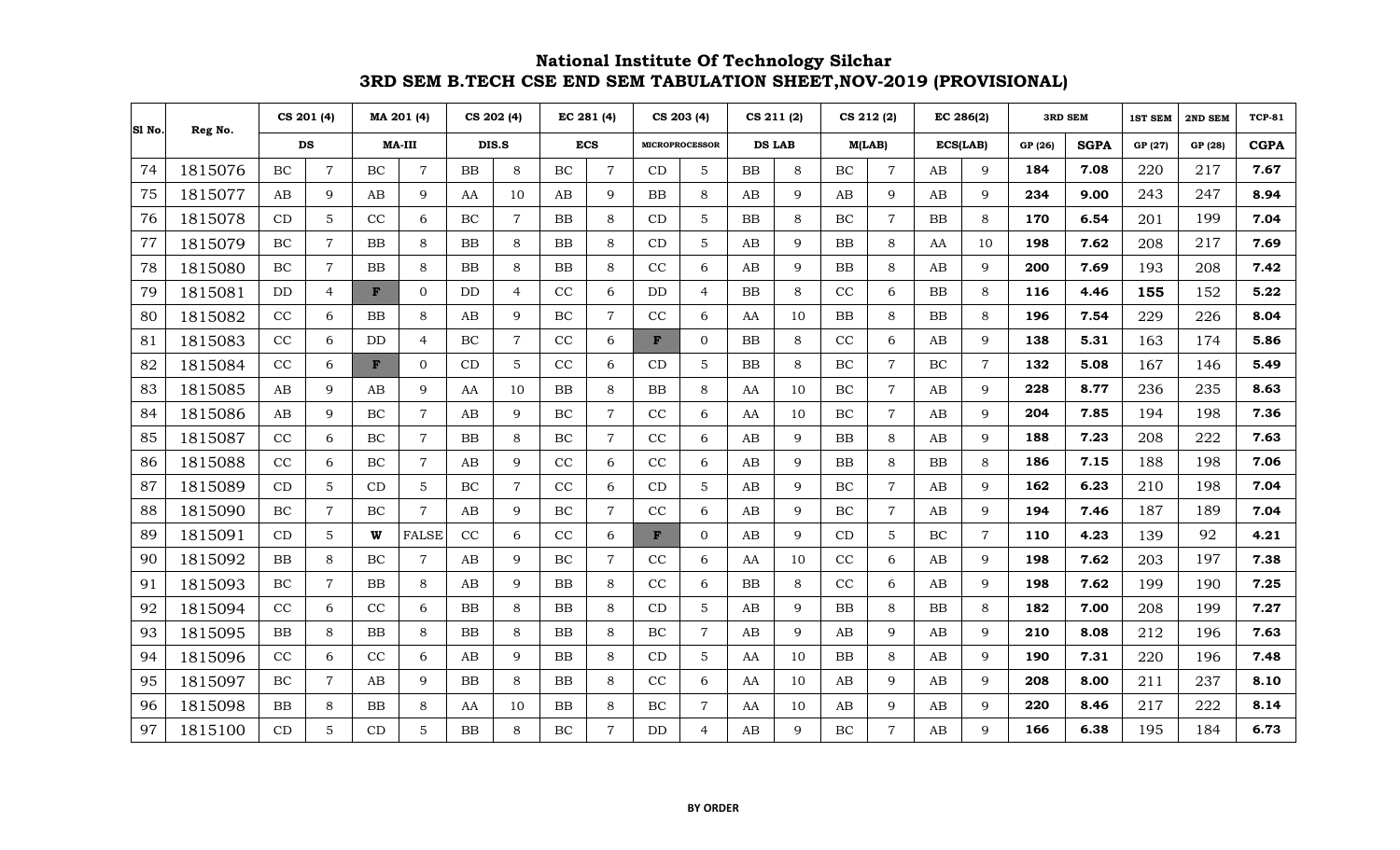| SI No. | Reg No. | CS 201 (4) |                |              | MA 201 (4)     | CS 202 (4) |          |           | EC 281 (4)     |           | CS 203 (4)            | CS 211 (2)    |                | CS 212 (2) |                | EC 286(2) |              |         | <b>3RD SEM</b> | <b>1ST SEM</b> | 2ND SEM | <b>TCP-81</b> |
|--------|---------|------------|----------------|--------------|----------------|------------|----------|-----------|----------------|-----------|-----------------------|---------------|----------------|------------|----------------|-----------|--------------|---------|----------------|----------------|---------|---------------|
|        |         | <b>DS</b>  |                |              | <b>MA-III</b>  |            | DIS.S    |           | <b>ECS</b>     |           | <b>MICROPROCESSOR</b> | <b>DS LAB</b> |                |            | M(LAB)         | ECS(LAB)  |              | GP (26) | <b>SGPA</b>    | GP (27)        | GP (28) | <b>CGPA</b>   |
| 98     | 1815101 | $\rm BC$   | $\overline{7}$ | CC           | 6              | <b>BB</b>  | 8        | $\rm BC$  | 7              | CD        | 5                     | BB            | 8              | BC         | $\overline{7}$ | AB        | 9            | 180     | 6.92           | 186            | 183     | 6.78          |
| 99     | 1815103 | BC         | $\overline{7}$ | BC           | $\overline{7}$ | AB         | 9        | <b>BB</b> | 8              | CC        | 6                     | AB            | 9              | CC         | 6              | AB        | $\mathbf{Q}$ | 196     | 7.54           | 209            | 202     | 7.49          |
| 100    | 1815104 | CC         | 6              | CD           | $\overline{5}$ | <b>BB</b>  | 8        | <b>BB</b> | 8              | CD        | 5                     | AB            | 9              | <b>BB</b>  | 8              | AB        | $\mathbf Q$  | 180     | 6.92           | 196            | 160     | 6.62          |
| 101    | 1815105 | F          | $\overline{0}$ | DD           | $\overline{4}$ | CD         | 5        | CC        | 6              | F         | $\Omega$              | <b>BB</b>     | 8              | CD         | 5              | <b>BB</b> | 8            | 102     | 3.92           | 146            | 120     | 4.54          |
| 102    | 1815106 | CD         | 5              | $\mathbf{F}$ | $\overline{0}$ | CC         | 6        | CD        | 5              | F         | $\Omega$              | AA            | 10             | $\rm BC$   | $\overline{7}$ | AB        | 9            | 116     | 4.46           | 165            | 136     | 5.15          |
| 103    | 1815107 | CC         | 6              | CD           | $\overline{5}$ | <b>BB</b>  | 8        | BC        | $\overline{7}$ | F         | $\Omega$              | BC            | $\overline{7}$ | CC         | 6              | AB        | $\mathbf Q$  | 148     | 5.69           | 147            | 157     | 5.58          |
| 104    | 1815108 | CD         | 5              | <b>DD</b>    | $\overline{4}$ | CC         | 6        | CD        | 5              | DD        | $\overline{4}$        | CD            | 5              | CC         | 6              | <b>BB</b> | 8            | 134     | 5.15           | 140            | 154     | 5.28          |
| 105    | 1815109 | CC         | 6              | BC           | $\overline{7}$ | AB         | 9        | <b>BB</b> | 8              | CD        | 5                     | BC            | $\overline{7}$ | BC         | $\overline{7}$ | AB        | $\mathbf Q$  | 186     | 7.15           | 167            | 144     | 6.14          |
| 106    | 1815110 | CC         | 6              | BC           | $\overline{7}$ | <b>BB</b>  | 8        | BC        | $\overline{7}$ | CC        | 6                     | <b>BB</b>     | 8              | CC         | 6              | AB        | 9            | 182     | 7.00           | 183            | 173     | 6.64          |
| 107    | 1815111 | CC         | 6              | BC           | $\overline{7}$ | CC         | 6        | BC        | $\overline{7}$ | CD        | 5                     | BC            | $\overline{7}$ | <b>BB</b>  | 8              | <b>BB</b> | 8            | 170     | 6.54           | 194            | 178     | 6.69          |
| 108    | 1815112 | F          | $\Omega$       | w            | <b>FALSE</b>   | F          | $\Omega$ | DD        | $\overline{4}$ | F         | $\Omega$              | DD            | 4              | CD         | 5              | <b>BB</b> | 8            | 50      | 1.92           | 128            | 33      | 2.60          |
| 109    | 1815113 | <b>BC</b>  | $\overline{7}$ | <b>BB</b>    | 8              | AB         | 9        | <b>BB</b> | 8              | CC        | 6                     | AA            | 10             | AB         | 9              | AB        | 9            | 208     | 8.00           | 216            | 202     | 7.73          |
| 110    | 1815114 | BC         | $\overline{7}$ | W            | <b>FALSE</b>   | <b>BB</b>  | 8        | BC        | $\overline{7}$ | CD        | 5                     | AB            | 9              | <b>CD</b>  | 5              | AB        | $\mathbf Q$  | 154     | 5.92           | 183            | 152     | 6.04          |
| 111    | 1815115 | CD         | 5              | w            | <b>FALSE</b>   | CC         | 6        | CD        | 5              | <b>DD</b> | $\overline{4}$        | <b>BB</b>     | 8              | CD         | 5              | CC        | 6            | 118     | 4.54           | 194            | 165     | 5.89          |
| 112    | 1815116 | CC         | 6              | <b>BB</b>    | 8              | <b>BB</b>  | 8        | <b>BB</b> | 8              | CC        | 6                     | <b>BB</b>     | 8              | CC         | 6              | AB        | 9            | 190     | 7.31           | 227            | 210     | 7.74          |
| 113    | 1815117 | BC         | $\overline{7}$ | AB           | 9              | AB         | 9        | BB        | 8              | BC        | $\overline{7}$        | AA            | 10             | <b>BB</b>  | 8              | AA        | 10           | 216     | 8.31           | 240            | 220     | 8.35          |
| 114    | 1815118 | <b>BB</b>  | 8              | AB           | 9              | AA         | 10       | <b>BB</b> | 8              | <b>BB</b> | 8                     | AA            | 10             | BB         | 8              | AA        | 10           | 228     | 8.77           | 247            | 246     | 8.90          |
| 115    | 1815119 | BC         | $\overline{7}$ | <b>BB</b>    | 8              | AA         | 10       | <b>BB</b> | 8              | CC        | 6                     | AA            | 10             | BC         | $\overline{7}$ | AA        | 10           | 210     | 8.08           | 228            | 220     | 8.12          |
| 116    | 1815121 | CD         | 5              | <b>DD</b>    | $\overline{4}$ | CD         | 5        | <b>DD</b> | $\overline{4}$ | F         | $\Omega$              | <b>BC</b>     | $\overline{7}$ | CD         | 5              | <b>BB</b> | 8            | 112     | 4.31           | 141            | 138     | 4.83          |
| 117    | 1815122 | CC         | 6              | <b>BB</b>    | 8              | <b>BB</b>  | 8        | <b>BC</b> | $\overline{7}$ | DD        | 4                     | <b>BB</b>     | 8              | CC         | 6              | AB        | $\mathbf Q$  | 178     | 6.85           | 184            | 184     | 6.74          |
| 118    | 1815123 | CC         | 6              | <b>BB</b>    | 8              | <b>BB</b>  | 8        | <b>BB</b> | 8              | <b>DD</b> | 4                     | <b>BB</b>     | 8              | <b>BB</b>  | 8              | AB        | 9            | 186     | 7.15           | 214            | 210     | 7.53          |
| 119    | 1815124 | DD         | $\overline{4}$ | F            | $\overline{0}$ | CD         | 5        | BC        | $\overline{7}$ | <b>DD</b> | $\overline{4}$        | BC            | $\overline{7}$ | CD         | 5              | <b>BB</b> | 8            | 120     | 4.62           | 135            | 132     | 4.78          |
| 120    | 1815125 | BB         | 8              | BB           | 8              | AB         | 9        | AB        | 9              | CC        | 6                     | AA            | 10             | BB         | 8              | AA        | 10           | 216     | 8.31           | 253            | 242     | 8.78          |